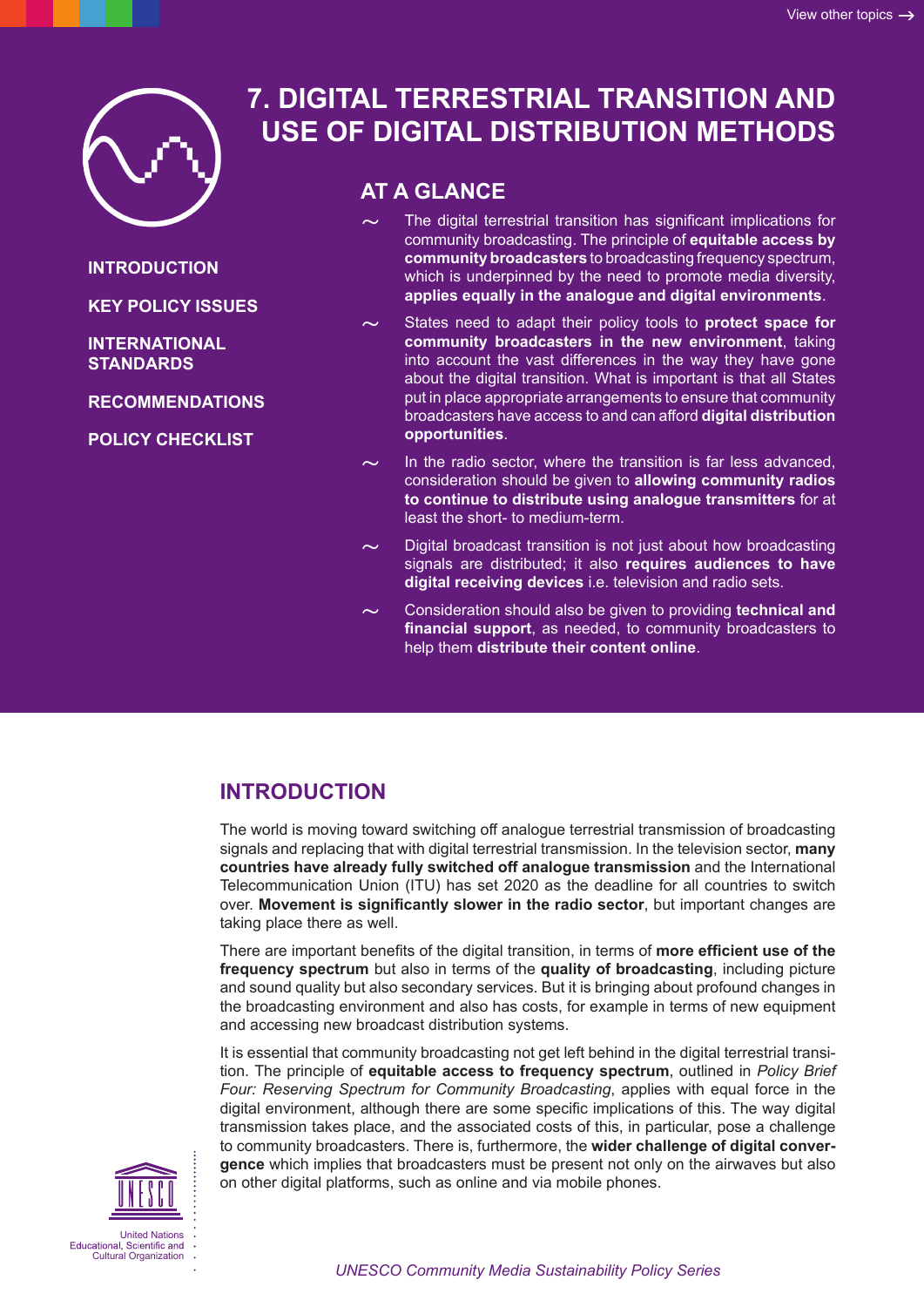# <span id="page-1-0"></span>**KEY POLICY ISSUES**

As noted above, a key issue here is ensuring that community broadcasters have access to the same 'equitable' portion of the frequency spectrum that they had in the analogue world. However, transmission works in fundamentally different ways in the digital environment, at least with most modern technologies, and this requires **more carefully tailored regulatory approaches**. One of the challenges with the switchover, in particular, is the additional



costs it imposes on broadcasters, and so a second issue is **how to adapt financial and funding rules and approaches** so as to ensure that community broadcasters are still able to operate in the new environment.

The digital transition is far less advanced in the radio sector than it is for television. As a result, where the community radio sector is already fairly developed in the analogue space, there are advantages to allowing these radios to continue to use that technology, while also allowing new entrants to decide whether they wish to go digital or analogue. A number of issues also face broadcasters who wish to distribute over the Internet, and appropriate regulatory arrangements for this are also required.

### **1. Reserving spectrum**

A key issue here is that while analogue transmission consists of giving one frequency (or set of frequencies) to one broadcaster, who then uses one transmitter (or set of transmitters) to distribute its signals, **digital transmission bundles a set of stations** which are then distributed

over one frequency by one transmitter. In many cases, distribution is done by an entirely separate business operation from content production (stations).

As a general principle, it is clear that the driver for reserving an equitable portion of the spectrum for community broadcasters in an analogue environment – namely promoting media diversity – **applies equally in a digital environment**. But very different policy tools are required to achieve this given that spectrum is distributed and used in a very different way. This is complicated – for example involving questions of standard and high definition allocations, differences between radio and television, and whether the primary systems for distribution of signals are terrestrial, cable or satellite – and the precise approach will depend on how digital frequencies and distribution rights have been allocated in a particular country. Possible options here include:

- **Requiring the public broadcaster** to carry a certain number of community stations within its digital transmission system.
- Requiring commercial digital distributors, either collectively or on an individual basis, and taking into account whether they are terrestrial, cable or satellite operators, to carry a certain number of community stations.

### **2. Mitigating costs**

Beyond ensuring that 'space' on digital platforms – whether terrestrial, cable or satellite – is available to community broadcasters, there is the question of **ensuring that pricing systems are realistic in the sense of being affordable** for these broadcasters. It is very expensive to set up and run a digital terrestrial television distribution network and community televisions are most unlikely to be able to afford the costs of accessing such a network. There may also be **costs associated with obtaining digital production equipment** (i.e. to ensure that content may be provided in appropriate digital formats in the first place), although there can also be savings here.

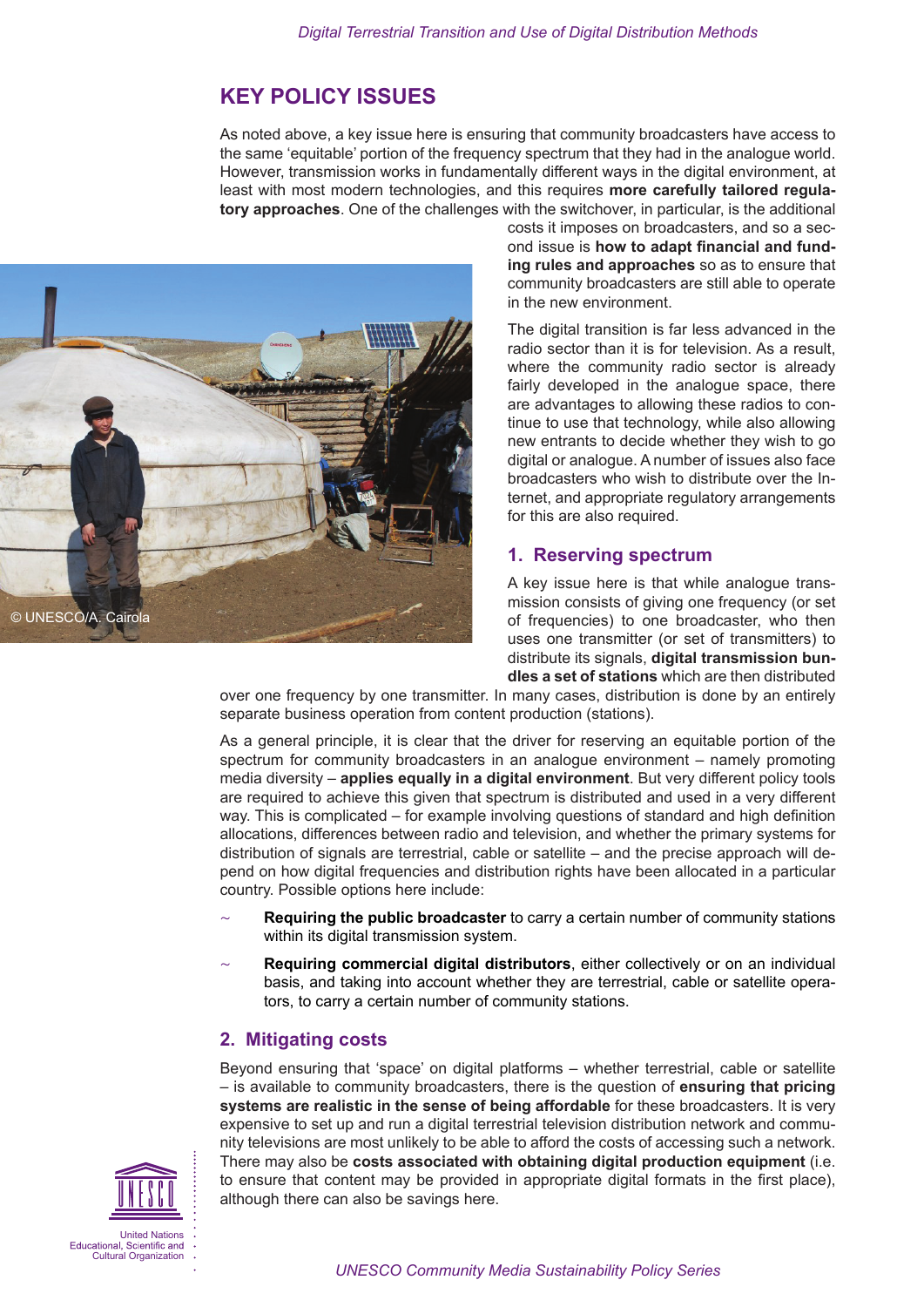<span id="page-2-0"></span>Beyond the issues addressed in *Policy Brief Five: Providing Public Funding for Community Broadcasting*, consideration should be given to establishing special financial arrangements for digital community broadcasters. Once again, which specific measures are appropriate depends on all of the circumstances. Some options here include:

- ~ **Mitigating the costs of distribution for community broadcasters**, for example by requiring distributors – whether public or commercial – to provide them with lower cost or free distribution.
- ~ Providing **dedicated funding for the purchase of digital equipment**.
- ~ **Reallocating some of the financial surpluses generated** by the digital dividend for example the often enormous public windfalls generated by selling off 'liberated' frequencies to telecommunications providers – to support the digital distribution of community broadcasters.

#### **3. Preserving analogue radio**

While the digital transition is well advanced in the television sector – with many countries no longer having any analogue distribution of television and the ITU having set 2020 as a target date for the analogue television switch-off in all countries – **the same is not the case for radio**. This is due to a combination of factors, including the relatively less significant quality benefits of digital radio, the relatively more modest frequency advantages of digital transition of radio, the far lower profits generated by this sector as a whole and the fact that the FM bandwidth does not lend itself to digital usage due to its technical quality.



As a result, countries should **consider delaying the digital switch-off of analogue terrestrial radio broadcasting**, which remains the primary distribution system for community radio in most countries. This should be without prejudice to community radios that wish to operate digitally, which should be allowed to do so as long as they have the requisite financial and technical capacity.

### **4. The wider challenges of convergence**

The previous sub-headings focus on 'traditional' forms of broadcast distribution, namely terrestrially and by cable and satellite. Issues also arise in relation to **getting community broadcasters distributed online** and, even for community radios, this brings opportunities and challenges. The former include reaching a potentially wider audience and offering pull services (such as podcasts). In terms of the latter, however, there are the **technical challenges** of getting online. There are also the **additional costs** this engenders, including es-

calating costs for online streaming as audience increases, due to increased charges from the company hosting the streaming service, ultimately due to increased use of bandwidth (which is not the case for terrestrial distribution). As with other forms of digital distribution, **consideration should be given to providing support – both technical and potentially financial** – to community broadcasters to enable them to undertake Internet distribution of their content.

Where community broadcast services are distributed by social networks such as Facebook, the content may need to conform to the technical and editorial standards of that platform. An online presence also creates **expectations of audience interaction**, with associated issues of moderation policies and human resource needs for the community broadcaster.

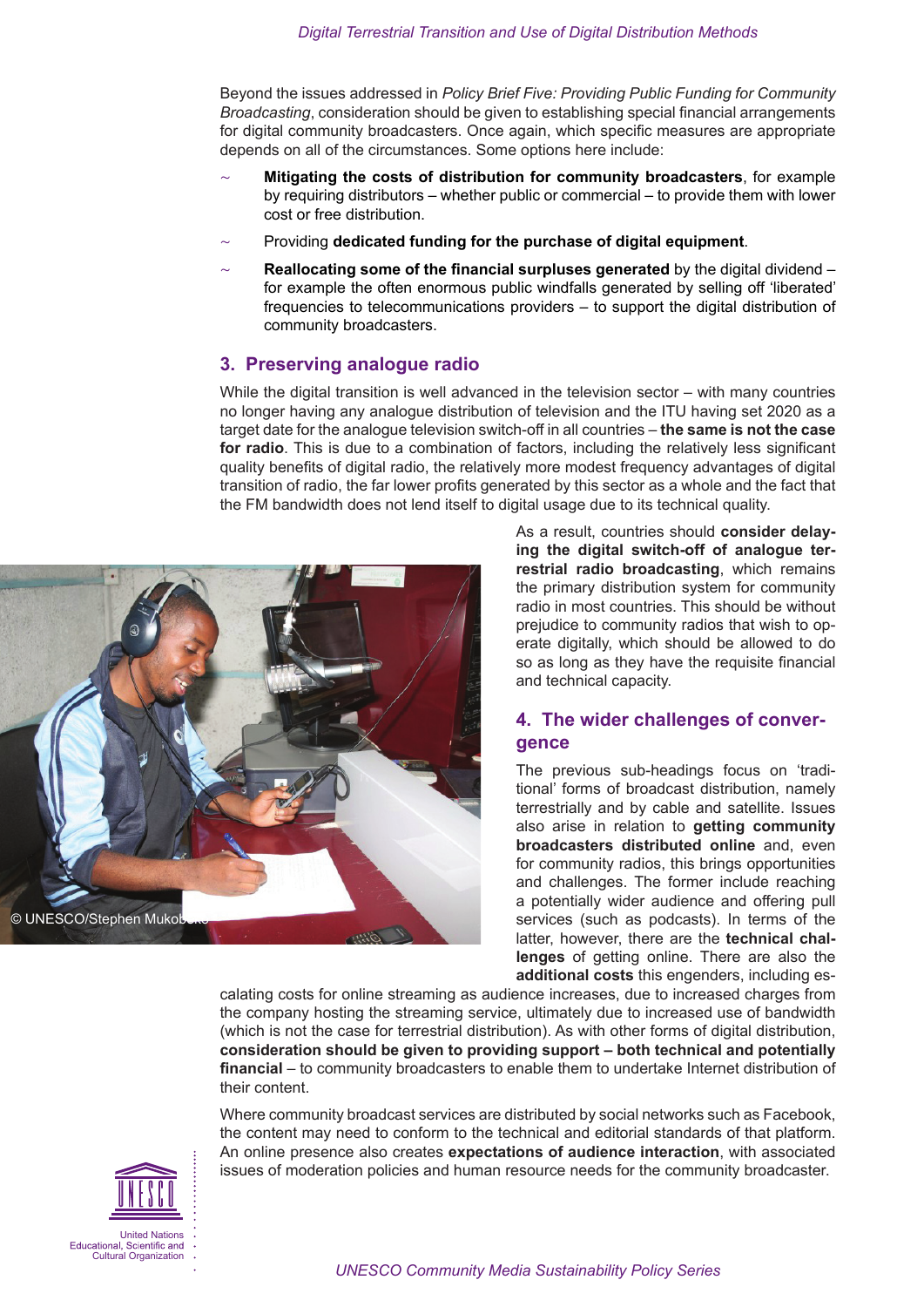## <span id="page-3-0"></span>**INTERNATIONAL STANDARDS**

A number of international statements refer explicitly to the need to preserve space for community broadcasters in the new digital environment. Principle 7 of AMARC's *Principles for a Democratic Legislation on Community Broadcasting* notes that the call for equitable allocation of frequencies "extends to allocations in digital broadcasting frequencies". Similarly, the *2009 Declaration of the Committee of Ministers of the Council of Europe on the role of community media in promoting social cohesion and intercultural dialogue*,

> *ii. Draws attention to the desirability of allocating to community media, to the extent possible, a sufficient number of frequencies, both in analogue and digital environments, and ensuring that community broadcasting media are not disadvantaged after the transition to the digital environment;*

The *African Charter on Broadcasting 2001* refers to a more limited idea: "The right of community broadcasters to have access to the Internet, for the benefit of their respective communities, should be promoted."

In 2013, the special international mandates on freedom of expression adopted a *Joint Declaration* specifically on the digital terrestrial transition, which sets out a number of standards for protecting community broadcasters through this process:

> *States should also ensure that community and local broadcasting services are able to continue through and after the digital terrestrial transition. Consideration should be given to various measures to this end, as necessary, including the following:*

> *i. Allowing certain types of broadcasters – in particular low power local and community services – to continue to distribute via analogue terrestrial signals, insofar as this is consistent with international standards.*

> *ii. Allowing certain types of broadcasting services to be provided without a licence in certain designated spectrum bands.*

> *iii. Regulatory measures to reduce and/or spread the costs of digital terrestrial dissemination, for example by prescribing shared or otherwise more efficient distribution networks.*

> *iv. The provision of subsidies or other forms of support to assist community and local broadcasters to obtain the necessary equipment to be able to distribute their terrestrial signals digitally, provided that subsidies should be allocated by an independent body, based on objective criteria.*

> *v. Measures to use the resources generated by the digital dividend to defray infrastructure costs.*

AMARC's *Principles for a Democratic Legislation on Community Broadcasting* also include a wider statement about dealing with the digital transition:

> *Principle 14: Digital inclusion: The commitment of States to overcome the digital divide and to involve all sectors in the Information and Knowledge Society, implies the creation of mechanisms to ensure the access and migration of community and other non-commercial media to the new technologies and that enable them to confront the challenges that are envisaged in the processes of media convergence and digitalization.*

### **RECOMMENDATIONS**

**1.** As a general principle, an **equitable portion of the broadcasting frequency spectrum** should be reserved for community broadcasters for **digital terrestrial distribution of their services** in the same way and for the same reasons as apply in an analogue environment.